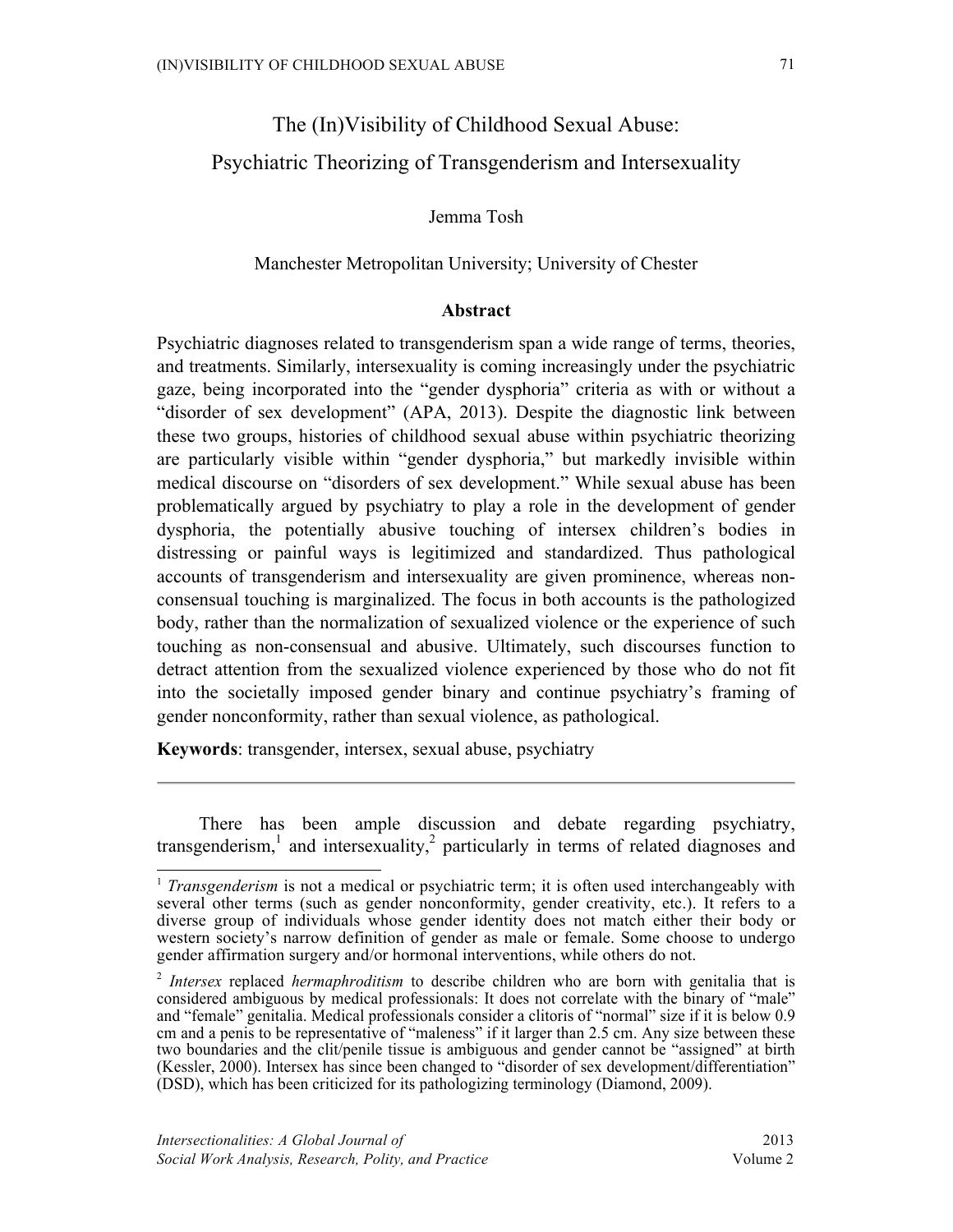treatment (e.g. Hegarty, 2009; Hird, 2003; Kessler, 2000; Langer & Martin, 2004; Lev, 2005; Reis, 2009). Less attention has been given to the numerous etiological theories put forward by psychiatry and how these frame trans and intersex as pathological in different ways. This paper (parts of which have been described in my doctoral dissertation; Tosh, 2013) will examine the specific theory that sexual abuse can be a causal factor in the development of "gender dysphoria"  $(e.g., Beitchman,$ Zucker, Hood, DaCosta, & Akman, 1991; Zucker & Bradley, 2004; Zucker & Kuksis, 1990; Zucker, 2006; 2008). This exclusive focus does not mean that I consider sexual abuse to be a causal factor, or that this is a single and uncomplicated model accepted by psychiatry. Instead, I argue that examining a narrative that is evident in psychiatric texts (that also discuss other possible causal factors) enables an important comparison of how sexual abuse is framed in one context (as an etiology for transgenderism), alternative readings of this material, and the lack of discussion of abusive touching in the experiences of intersex individuals. This examination offers an opportunity to interrogate multiple intersecting subject positions of transgender and intersex individuals related to age, gender, sex, and psychiatrization. I use a critical and intersectional analysis (Cole, 2009; Crenshaw, 1991; LeFrançois, 2013) drawing on discursive psychology (Parker, 2003) and poststructuralist theory (Foucault, 1979; Weedon, 1996). I analyze the way sexual abuse is constructed in the form of discourse with an appreciation of the multiple and conflicting meanings attributed to these terms and experiences. I examine why particular constructions are foregrounded and others marginalized, with aims to promote discussion around psychiatric and medical authority over the definition of what does and does not constitute "abusive" bodily contact.

## **Diagnosing Gender**

Psychiatric constructions of transgenderism have undergone numerous changes, additions, and deletions for well over a century (Tosh, in press). In contrast, intersexuality lacks a long history within psychiatric nomenclature. It was the "revolutionary" (Mayes & Horwitz, 2005) third edition of the *Diagnostic and Statistical Manual of Mental Disorders* (*DSM–III;* American Psychiatric Association, 1980) that introduced the vastly extended section on sexual and gender identity disorders, and with it "transsexualism," "gender identity disorder in childhood," and the first mention of intersex. "Transsexualism" was introduced due to medical developments enabling surgical intervention for those who wanted to change or affirm their gender. This was in addition to the increasing awareness of individuals who wanted to pursue such surgeries (Bullough  $\&$  Bullough, 1993). The term was ultimately replaced with "gender identity disorder" in the *DSM-III-R* (APA, 1987), but transsexualism remained a descriptive term for a "severe" form of "gender identity disorder" (APA, 1994, p. 771). The adult and childhood versions of "gender identity disorder" remained in the *DSM-IV* (APA, 1994) and *DSM-IV-TR*

 $3$  I use quotations marks here to indicate that I am discussing a discursive concept or category produced by psychiatry, rather than embodied experiences of gender-related distress.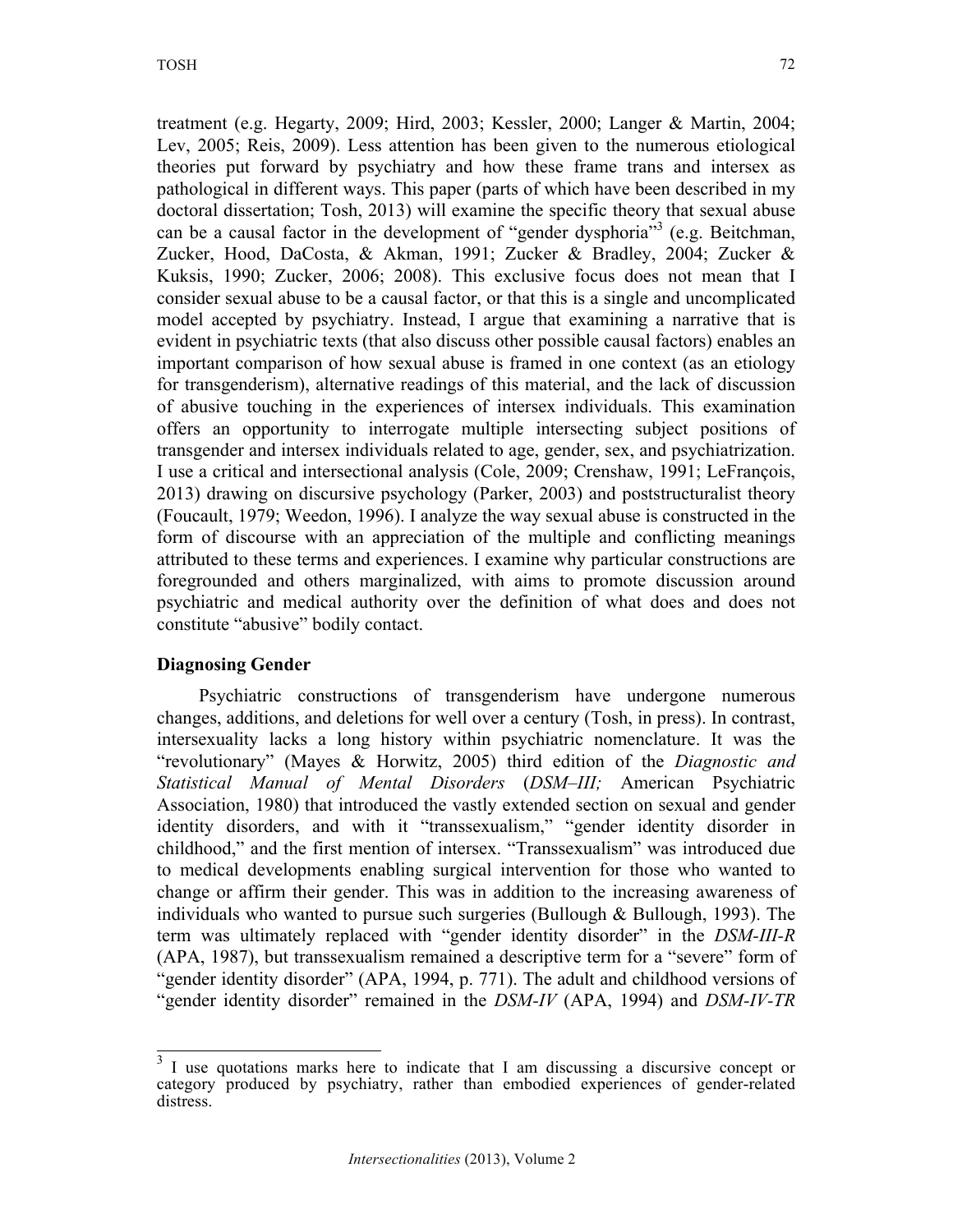(APA, 2000) until the fifth edition of the *DSM* changed the diagnosis to "gender dysphoria" in 2013.

The first mention of intersex in the *DSM-III* (APA, 1980) was only as exclusionary criteria for the diagnosis of transsexualism. It stated, "In physical intersex the individual may have a disturbance in gender identity. However, the presence of abnormal sexual structures rules out the diagnosis of Transsexualism" (APA, 1980, p. 263). Thus, intersex was evidence of non-mental pathology in this edition. This changed with the *DSM-IV* (APA, 1994) placing intersex under the diagnosis of "gender identity disorders not otherwise specified." This was the first move of intersex into a diagnosable psychiatric category in addition to a medical diagnosis. The final move, at the time of writing, is the incorporation of intersex (as the contentious term "disorders of sex development") into the *DSM-5* criteria for "gender dysphoria" (APA, 2013). This latest edition has created two possible diagnoses herein: "gender dysphoria with a disorder of sex development" or "gender dysphoria without a disorder of sex development." Consequently, intersex has increasingly come under the gaze of psychiatry and with it, become entangled in the psychiatric discourse of transgenderism and its pathologization.

#### **Transgenderism: Psychiatric Etiologies**

These diagnoses and their numerous changes have attracted condemnation from many groups, including gay, feminist, trans, and intersex activists in addition to academic and clinical criticism. This is particularly related to the narrow conception of gender and biological sex, as well as the use of pathologizing terminology (see Ansara & Hegarty, 2012; Bryant, 2006; Diamond, 2009; Ehrensaft, 2009; GID Reform Advocates, n.d.; Hegarty, 2009; Langer & Martin, 2004; Lev, 2005; Morgan, Wilson, & O'Brien, 2012; Tosh, 2011; Wilson, 2000; Wren, 2002). However, lacking in the critique is a comprehensive interrogation of the etiology described by psychiatrists in relation to gender-nonconforming diagnoses.

Despite childhood "gender identity disorder" being featured in the *DSM* for more than 30 years, the psychiatric profession lacks consensus regarding its causes, which has resulted in an accumulation of theories and correlation studies that assume causation. Hird (2002, p. 580) described some of the many possible causes of "gender identity disorder" listed by psychiatry and these include

'effeminate' fathers, domineering mothers, birth order, divorce (Pomeroy, 1969); IQ (Doorbar, 1969); temporal lobe disorder (Blumer, 1969); parental age (Wålinder, 1969); introversion, depression and nonadjustment to work (Johnson & Hunt, 1990); a precursor of transvestism and homosexuality (Limentani, 1979); and narcissism, profound dependency conflicts, immature, potentially explosive, demanding, manipulative, controlling, coercive and paranoid personalities (Lothstein, 1988).

However, a common theme is parental psychopathology, particularly *maternal* psychopathology (Di Ceglie, 2000; Zucker & Bradley, 2004). For example, Stoller's theory on the causes of transsexualism has been summarized as, "too much mother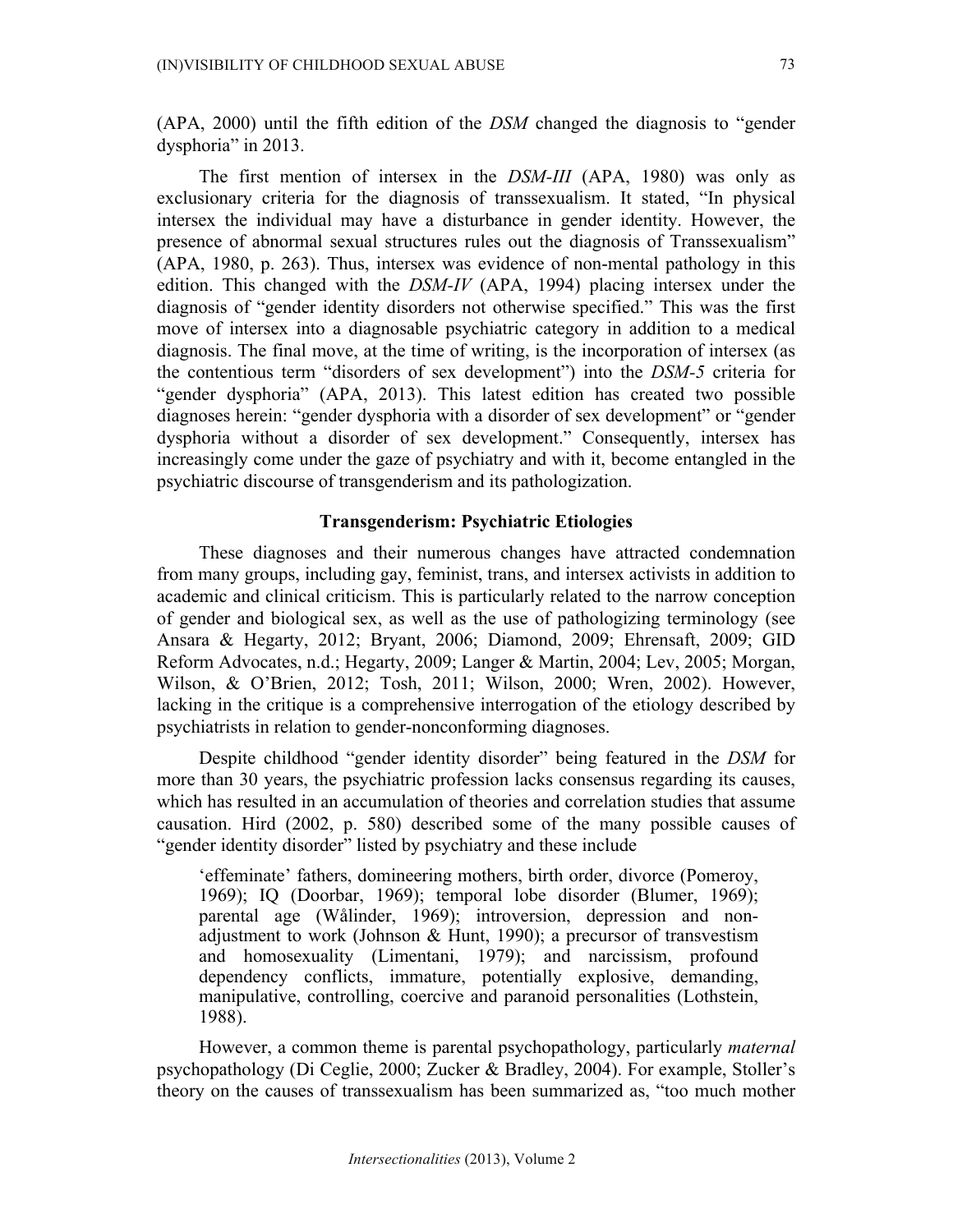made possible by too little father" (Stoller, 1969, p. 166, cited in Hird, 2002, p. 579). In Green's book, *The* "*Sissy-Boy Syndrome" and the Development of Homosexuality* (1987), mothers are described using words such as, "over-controlling," "possessive," "overbearing," "emasculating," and "hypercritical." This is repeated in the *DSM-III* as "prolonged physical and emotional closeness between the infant and the mother," which is framed as a contributing factor to the development of "gender identity disorder" in boys, and unavailable mothers are considered predisposing factors for the development of the disorder in girls (APA, 1980, p. 265). The framing of a secure attachment between mother and child as necessary for "normal" child development is one that has attracted much feminist attention (e.g. Burman, 2008), as "mother-centred," often "mother-blaming" and decontextualized from social issues, such as poverty (Birns, 1999; Franzblau, 1999; Cleary, 1999). Therefore, not only are women pathologized within psychiatry, as described by many feminists (Chesler, 1972; Showalter, 1987; Ussher, 1991), but they are also constructed as almost "toxic."

The focus on mothers includes another issue, their history of sexual violence and abuse. Zucker and Bradley (2004) found around 25% of mothers in their sample had been sexually abused and theorized that these experiences formed part of the "genesis and maintenance" of "gender identity disorder" (Zucker, Wood, Singh, & Bradley, 2012). For instance, Zucker (2008) framed a mother's experience of sexual abuse as a potential causal factor in her child's gender identity as follows:

Heidi's mother reported a complex history of intrafamilial sexual abuse.… As the mother talked to Heidi about how dangerous the situation was, her behavior gradually transformed: she rejected wearing feminine clothing, insisted that her hair be cut short to look like a boy's, began to call herself by a boy's name and expressed a wish to have a sex change. During the assessment, her mother commented: "I wonder if I have scared her about being a girl. Maybe she looks at me and thinks 'I don't want to be like her'" (p. 362).

Elsewhere Zucker (2006) concluded that mothers who have been sexually abused communicate to daughters "that being female [is] unsafe" (p. 3). This is despite Beitchman et al.'s (1991) meta-analysis identifying a higher rate of childhood sexual abuse histories in mothers of children who had also been sexually abused. Arguably, being female/feminine in a patriarchal society is unsafe and to be aware of that threat is "normal." However, there is a prioritized concern regarding the mother's ability to "contaminate" her children due to her negative experiences of men, masculinity, or male violence, rather than consideration of how living in a rape culture (Buchwald, Fletcher, & Roth, 2005) could impact those with a feminine gender identity more generally.

These experiences of sexual violence are also framed as causing a "devaluation" of masculinity within the mother, which is passed on to her children. For example, Zucker (2008) emphasized the role of the mother's prior sexual abuse in the following case study: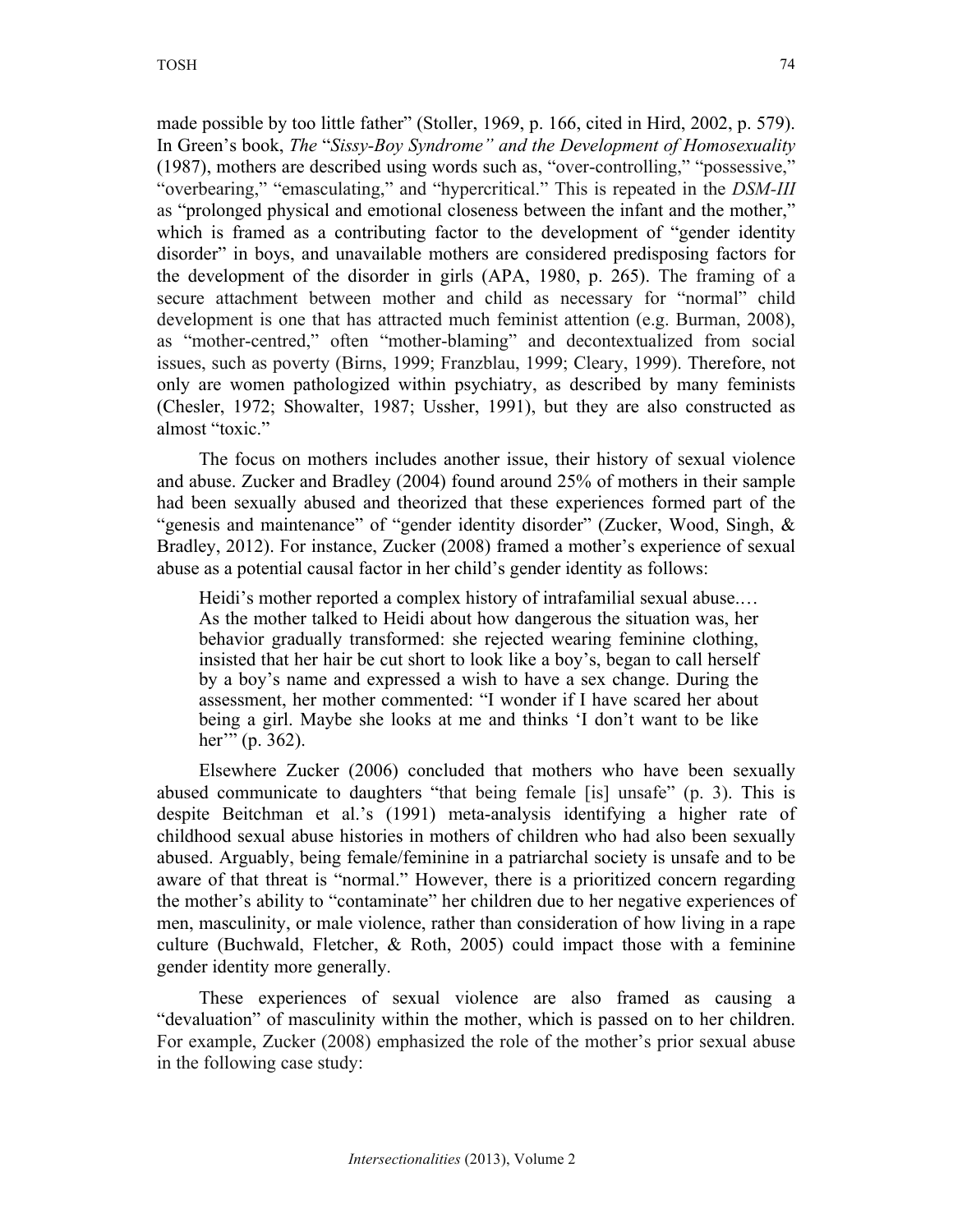Exploration of the mother's life history revealed many reasons for her ambivalence about men and masculinity. She had grown up in a family in which her father was largely absent, she had been gang-raped at the age of 13 years … For Harry's mother, fantasy aggression (e.g., sword play, squirt-gun play) was equated with real aggression and she worried that if such behavior was encouraged in Harry that he would develop into a rapist (p. 362).

He concluded that this fear resulted in mothers "who have experienced negative life events involving men, such as sexual abuse or assault … [discouraging] any signs of rough play in their sons" (Zucker, 2008, p. 361). Consequently, mothers' experiences of sexual abuse are framed as contributing to the development of "gender identity disorder" in children through fears of expressing femininity and a rejection of (idealized) masculinity. Rather than viewing this as a consequence of masculine violence, the potential for feminine individuals to be targeted in sexually violent ways is disregarded in place of a pathologized and individualized causal factor: the damaged and toxic mother.

### **Childhood Sexual Abuse (CSA)**

Another theory on the causes of gender nonconformity put forward by psychiatry is childhood sexual abuse (CSA). This perspective has developed from studies highlighting the more frequent child maltreatment, emotional, and sexual abuse of individuals with a diagnosis of "gender identity disorder" (Bandini et al., 2011; Kersting et al., 2003). Although it is acknowledged that CSA is a more frequent experience for young girls than young boys, the hypothesized resulting gender nonconformity is viewed as a more likely consequence in boys (Beitchman et al., 1991, 1992).

This theory purports that childhood "gender identity disorder" is reactive: a defense mechanism in response to CSA (e.g., Beitchman et al., 1991; Zucker & Kuksis, 1990; Zucker, 2006, 2008; some feminists, known for their strong views against transgenderism, also draw on this connection between childhood sexual abuse and transgenderism, e.g., Jeffreys, 2005). This perspective assumes that feminine children with a diagnosis of "gender identity disorder" were more masculine or gender conforming prior to abuse and that the trauma pushed them into a more feminine gender expression. For example, Zucker and Kuksis (1990) summarized their conclusions related to a case study of "M." "M. had a somewhat vulnerable sense of himself as a boy and that this was exacerbated by the sexually abusive experience, thus pushing him toward a more intensely gender dysphoric state" (p. 282). However, "M" was reported to be gender nonconforming from as young as two years old and the abuse did not begin until the child was around nine years old. Zucker and Kuksis also stated that "M's mother indicated that he had always been 'on the feminine side' compared to his older brothers… At times B. [the perpetrator] would call M. a 'fag'" (p. 281). From this description it would be possible to conclude that "M" was targeted for gender-nonconforming behaviour and victimized due to fear that such behaviour indicated a potential for homosexuality. This could signify the homophobia inherent in gender-conforming masculinity and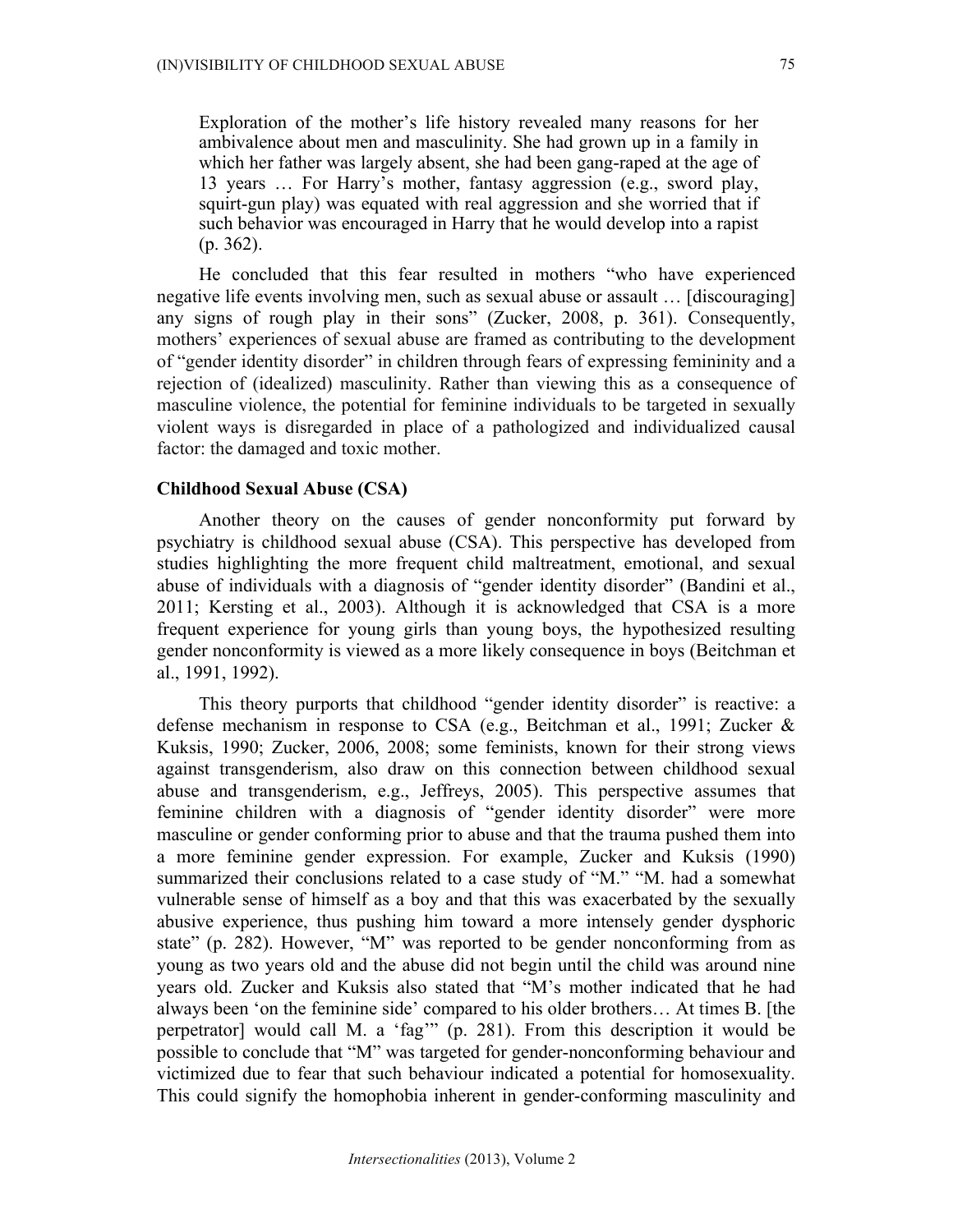the resulting violence when it is threatened (Kimmel & Mahler, 2003). However, Zucker and Kuksis (1990) concluded that "M's desire to be a girl and to have his penis removed … followed the initiation of sexual contact by his brother" (p. 282).

Beitchman et al., (1991) noted that "These studies need to be interpreted cautiously, however, since most people with a homosexual erotic orientation have not been sexually abused as children; moreover, it is not clear whether a nascent homosexual orientation itself predisposes to homosexual contact which may be abusive" (p. 545). However, there is much evidence to show that LGBT youth are more likely to be sexually victimized than other groups (Human Rights Watch, 2001; Grossman & D'Augelli, 2006). Therefore, it is possible that gender-nonconforming youth are likely to experience sexual victimization *as a result of their nonconformity,* rather than their victimization initiating a change in gender expression. The overt sexualization and objectification of femininity, as well as the association of femininity with sexual passivity and masculinity with sexual vigor (and aggression; see Gavey, 2005) could explain the targeted victimization of children with a feminine gender expression.

This form of "corrective" rape is not uncommon. Di Silvio (2005) defined corrective rape as being "meant to 'cure,' or simply to punish, nonconforming sexual orientations" (p. 1470). When describing corrective rape attacks in South Africa she stated, "Attackers, often family members, friends, or neighbors of the victims, say they are teaching lesbian women 'a lesson' by raping them and showing them how to be 'real women'" (Di Silvio, 2005, p. 1470). Lawrence (2008) acknowledged that gender-nonconforming individuals are "at increased risk for assault, sexual assault and rape" (p. 438). However, the life-long perspective of the victimization of transgender individuals is lacking from the psychiatric account that focuses on childhood and frames CSA as causing "gender identity disorder." Gehring and Knudson (2005) found that 55% of their sample had experienced sexual assault prior to their eighteenth birthday. They also identified a specific form of sexual assault not applicable to other groups, the sexual assault of transgender persons due to a curiosity about that person's gender or genitalia. This is consistent with Wyss' (2004) interviews with transgender youth. She quoted from "Kyle":

I was grabbed a lot. Usually while it was happening they would say something along the lines of "see you have tits … not a dick." [A] … lot of the guys had a thing with trying to poke me with pens and such in between my legs (p. 717).

She went on to describe the second rape of "Crystal": "The second time was by a guy who said that I was a monster, and that I had better enjoy what he was doing to me, because it was the only way anyone would ever touch me" (Wyss, 2004, p. 718). Wyss (2004) concluded that transgender youth are being terrorized because of their gender nonconformity, or as Spade (2008) identified, transgender individuals can experience "sexual harassment and assault motivated *by a reaction to gender nonconformity* [emphasis added]" (p. 758).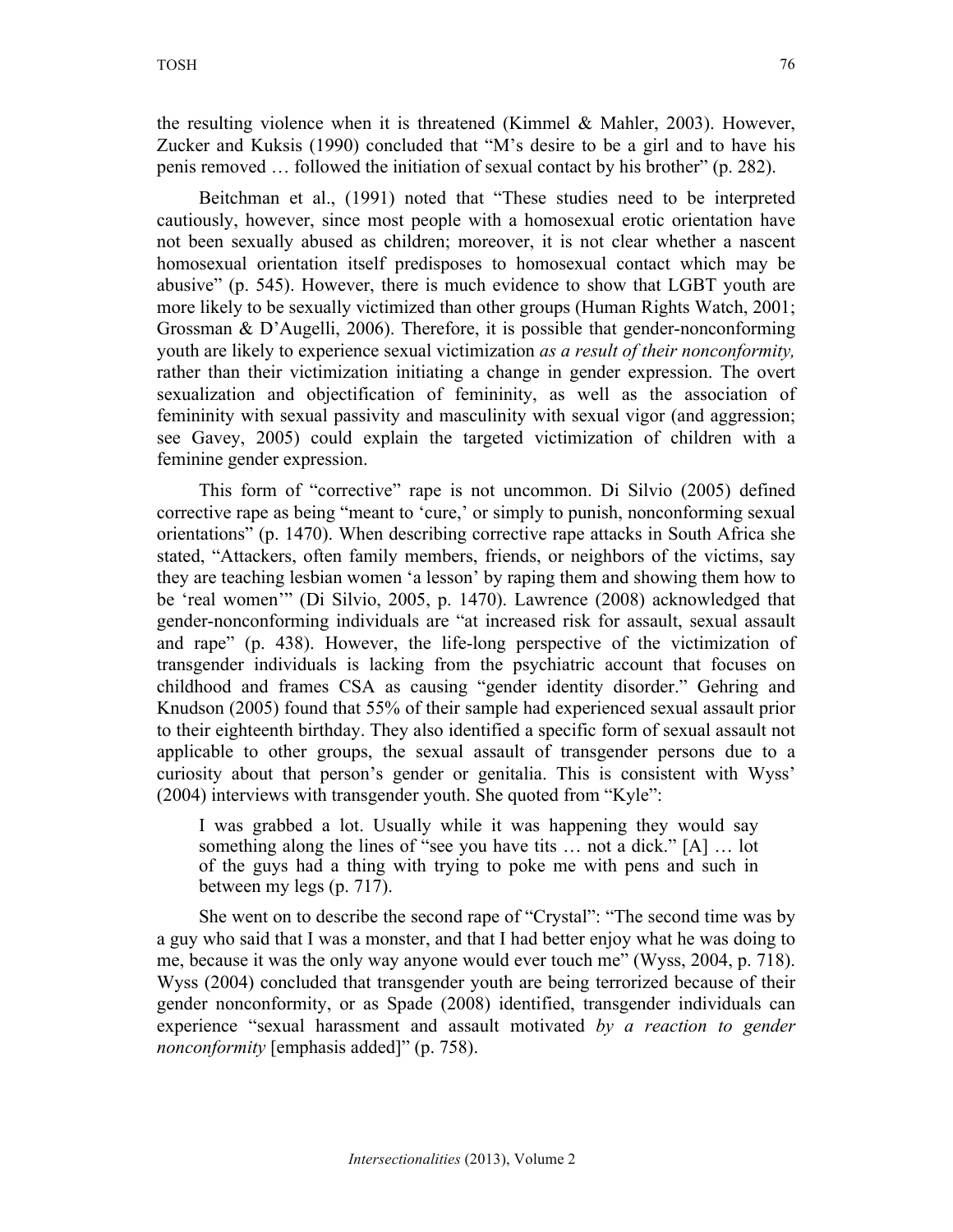#### **Intersex: Medical Interventions**

Edmunds was the first to argue that surgical intervention on intersex children was necessary in *The Lancet* in 1926 (Reis, 2009). From the 1950s onward the work of Money (e.g. Money, Hampson, & Hampson, 1957; Money & Ehrhardt, 1972) was the most influential in this area. Money emphasized the role of psychology over surgery and argued that children's gender identities could be as malleable as their bodies with the intervention of medicine and psychology (Kessler, 1990). This was the theory underpinning intersex medical intervention for the following 50 years within the U.S. (Reis, 2009). However, the limitations and potential consequences of this approach were aptly revealed with the case of David Reimer, or the John/Joan case as it was known within academic publications. This case described a botched circumcision and Money's advice to the parents for the child to undergo genital surgery and subsequently be raised as a girl (Money & Ehrhardt, 1972). David struggled with his gender identity and was distressed by the revelation at fourteen years old that his parents had chosen to raise him as a girl. He outlined his difficulties with the imposed gender identity and treatments in the book *As Nature Made Him: The Boy Who Was Raised as a Girl* (Colapinto, 2000).

Further challenges were also made regarding Money's model (e.g. Diamond & Sigmundson, 1997; Fausto-Sterling, 2000; Kessler, 2000), and new guidelines were produced as a result of increasing debate within the profession. In 2006 the "Consensus Statement on Management of Intersex Disorders" (Lee, Houk, Ahmed, & Hughes, 2006) asserted that any surgical intervention should be done to preserve functionality rather than for purely cosmetic reasons. This coincided with guidelines published by the Consortium on the Management of Disorders of Sex Development (2008), which stated, "Genital cosmetic surgeries are sometimes offered to relieve parental distress, but parental distress should instead be addressed directly through peer support and competent mental health care" (p. 28). This cautioning against surgical intervention in infancy and advocating for delayed treatment was due to the increasing acknowledgement that such surgeries risked negative consequences, such as infection, scarring, infertility, and high rates of reported dissatisfaction and reduced sexual sensitivity in adulthood (Ehrenreich & Barr, 2005; Köhler et al., 2012).

However, disagreement and inconsistency remain within the profession and infant genital surgeries continue. For instance, Hutson (n.d.) stated in relation to his work in Australia, "Despite the debate in many centres about avoiding irreversible surgery in infancy … we continue to offer early intervention with full informed consent, if that is the *parents'* [emphasis added] wish" (para. 28); and the official APA Report on the treatment of "gender identity disorder" stated, "Genitoplasty is often employed to bring the appearance of the external genitalia in line with the gender assigned" (Byne et al., 2012, p. 7). Similarly, authors from London Great Ormond Street Hospital have listed "an acceptable cosmetic outcome" as one of the justifications for surgical intervention (Brain et al., 2010, para. 32). Therefore, the role of surgeons and the importance of the appearance of genitals remain significant. While Brain et al. (2010) acknowledged that this "paradigm shift" (para. 32) of delaying surgical interventions has increased in popularity, they attributed this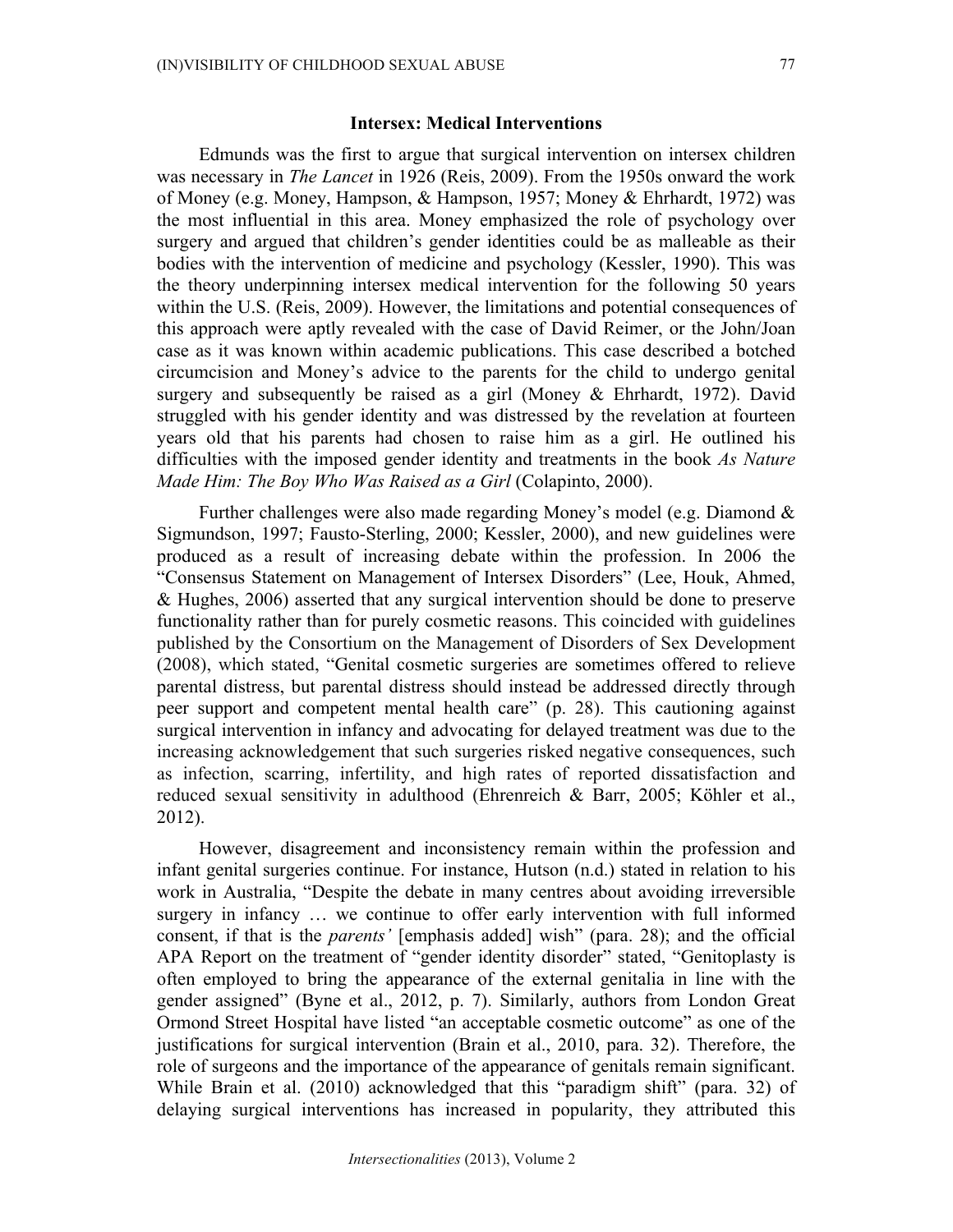# **The Invisibility of Intersex Abuse**

While there is debate and inconsistency regarding when genital surgery occurs, or how often and for what purpose, intersex children are often examined, manipulated, and operated on. These interventions are framed as preventing children from social ostracism and victimization, as well as enabling adult sexual relationships (e.g. Meyer-Bahlburg, 2008). However, they can be painful and distressing. For example, daily vaginal dilation is used to ensure that the surgically constructed vagina does not close or become too small for heterosexual intercourse when the individual is older. Ehrenreich and Barr (2005) described the following scenario involving vaginal dilation of an intersex child:

Not surprisingly, children object to such manipulations, and their parents sometimes find it difficult to perform them over the child's objections. In an educational video released by ISNA [Intersex Society of North America], a speaker describes a scene involving a family that had come to the hospital seeking help with vaginal dilation. In the scene (as described in the video), a doctor tried to dilate a nine-year-old girl who was being held down, spread-eagled on the examination table by medical students, while eight to ten professionals looked on (p. 14).

As Kessler (2000, pp. 59–60) queried, "What meaning does the intervention have for inserter and insertee? Does the body part lose all its sexualized connotations or is it experienced by the [child] as a violation by [their] parents—indeed, as sexual abuse?" (pp. 59–60). Regular vaginal dilation can be painful even in consensual adult procedures (Boyle, Smith, & Liao, 2005). Subsequently, parents have stated that they feel as if they are raping their child (Reis, 2011), and children have later compared the experience to rape and sexual abuse (Alexander, 1997; David, 1994; Ehrenreich & Barr, 2005; Triea, 1994). This parallels other experiences framed as "nosocomial sexual abuse" (Money, 1992), meaning sexual abuse that occurs within a hospital or clinical setting. Kitzinger (2006) described women's accounts of traumatic births as "birth rape" due to feelings of powerlessness over their body, physical examinations, and pain. These women use this emotive term because they "feel that their bodies have been violated, and that they have been coerced into consenting to procedures without being informed of their details and accompanying risks" (Elmir, Schmied, Wilkes, & Jackson, 2010, p. 2151).

While the distress experienced by individuals through vaginal dilation is increasingly recognized, the medical literature is inconsistent. For instance, despite the 2006 Consensus Statement (Lee et al., 2006) arguing against vaginal dilatation before puberty, the opposite recommendation can be found in a paper published by members of the Great Ormond Street Children's Hospital DSD team in 2010. It stated, "If the vagina is short, vaginal dilation treatment is the treatment of choice" (Brain et al., 2010, para. 37). However, this is the choice of the medical professional rather than the parents or the child. As Crissman et al. (2011) have highlighted, parents of intersex children often follow the recommendations of doctors without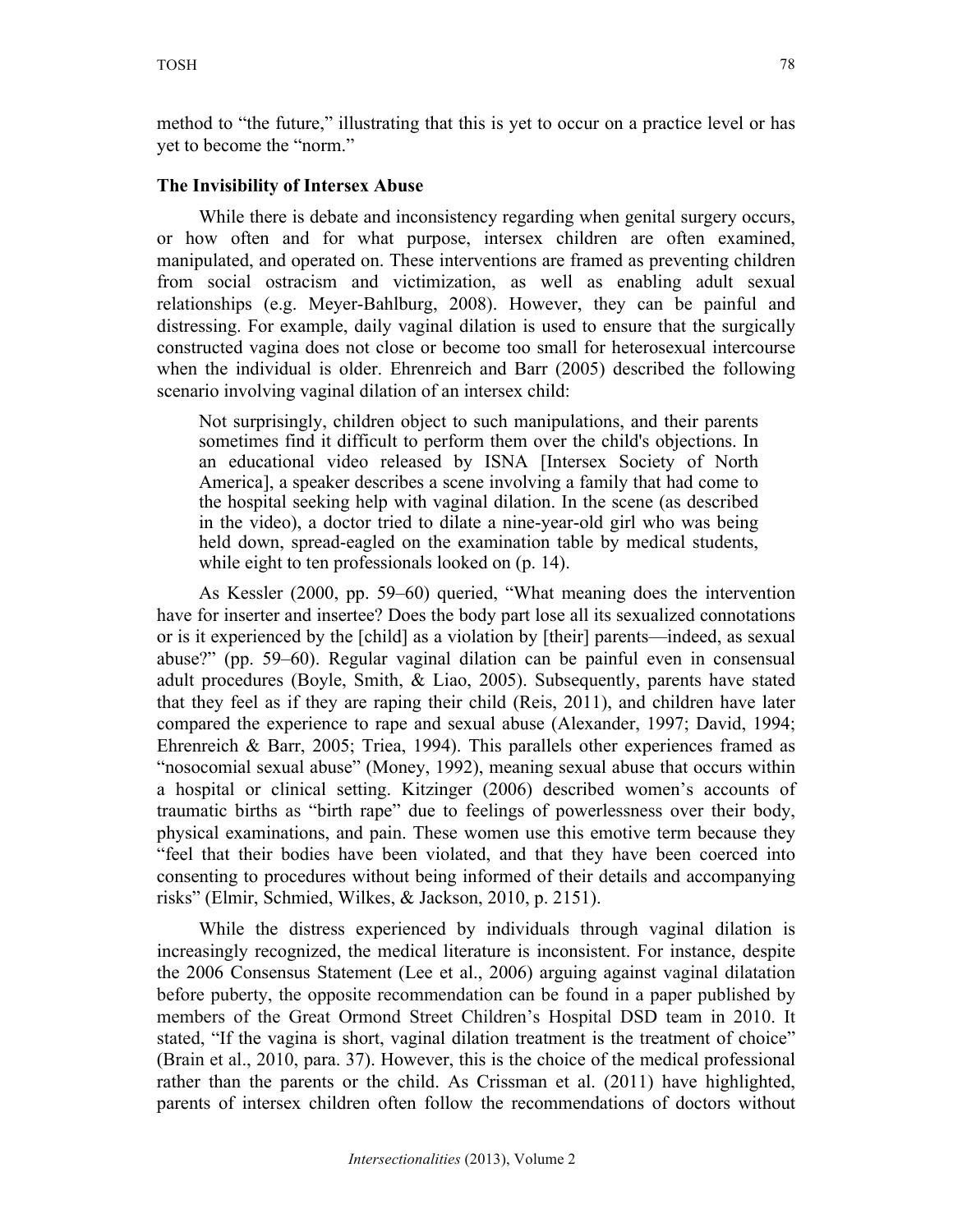realizing that there is a choice available. Parents from this U.S. study stated, "We really never had to make a decision … the doctors told us what was gonna need to be done"; and another explained, "I wanted them to do the best that they can for my son. So umm, anything they asked for or wanted to do, I was ok with it" (Crissman et al., 2011, para. 21). Emke (1992) identified several assumptions within medicine, such as "doctor knows best" and that the "patient" has a duty to comply as part of their role as "sick." This issue of choice is also impacted upon by the "medical monopoly" that makes it appear that there is only one way to formulate the issue and subsequent treatment (Conrad, 1992). Thus, these situations appear less like choosing medical treatment and more like complying with medical authority. As Trostle (1988) stated, "Compliance is an ideology that transforms physicians' theories about the proper behavior of patients into a series of research strategies, research results, and potentially coercive interventions that *appear* appropriate" (p. 1300).

In addition to vaginal dilation, intersex children are often examined multiple times. Genital examinations can involve stimulating the child's genitals to assess sexual function (i.e., erection; Fausto-Sterling, 2000) and can occur in front of numerous medical professionals or students (Ehrenreich & Barr, 2005). These experiences have been acknowledged as intrusive and distressing to individuals, to the point of some perceiving the process as abusive (Money & Lamacz, 1987; Meyer-Bahlburg, 1999, 2008; Speiser et al., 2010). Kessler (2000) quoted from a psychoendocrinologist, "I personally feel that excess genital exams… is a form of abuse" (p. 59), which concurs with an individual who described their experience as "horrible, tense visits to the pediatric endocrinologists to have my genitals gawked, fondled and stared at by hordes of what I perceived to be nasty, despicable men" (Ehrenreich & Barr, 2005, p. 108). While there is acknowledgment that these procedures can be distressing, painful, and humiliating for those involved, as well as accounts from parents and children later describing these events as "abusive," these procedures remain framed in a medical discourse of legitimate "treatment."

This disregarding of abusive genital touching based on the premise that it occurs within a medical context is problematic. It assumes that abuse cannot occur if there is an underlying medical justification for the action. Such an argument highlights a key difference between psychiatric and feminist definitions of abuse: Psychiatry defines the actions as non-abusive on the basis of the motivations of the individual doing the touching, whereas feminism defines the experience based on the perspective of the individual being touched (Tosh, 2013). Thus, the potentially painful, unwanted, or non-consensual genital examinations and surgery experienced by intersex children are not framed as sexual abuse because the individual's motivation is seen as medically warranted and therefore non-sexualized. Even though the experience of the child could be very different, it is silenced by the authoritative medical discourse that frames the accusation overtly as "false" (e.g. Money & Lamacz, 1987).

Rather than ask, "Do physicians suppose that a young child understands that a painful, humiliating procedure done for 'appropriate medical procedure' is not sexual abuse?" (Kessler, 2000, p. 63), we should be asking, "Who defines sexual abuse and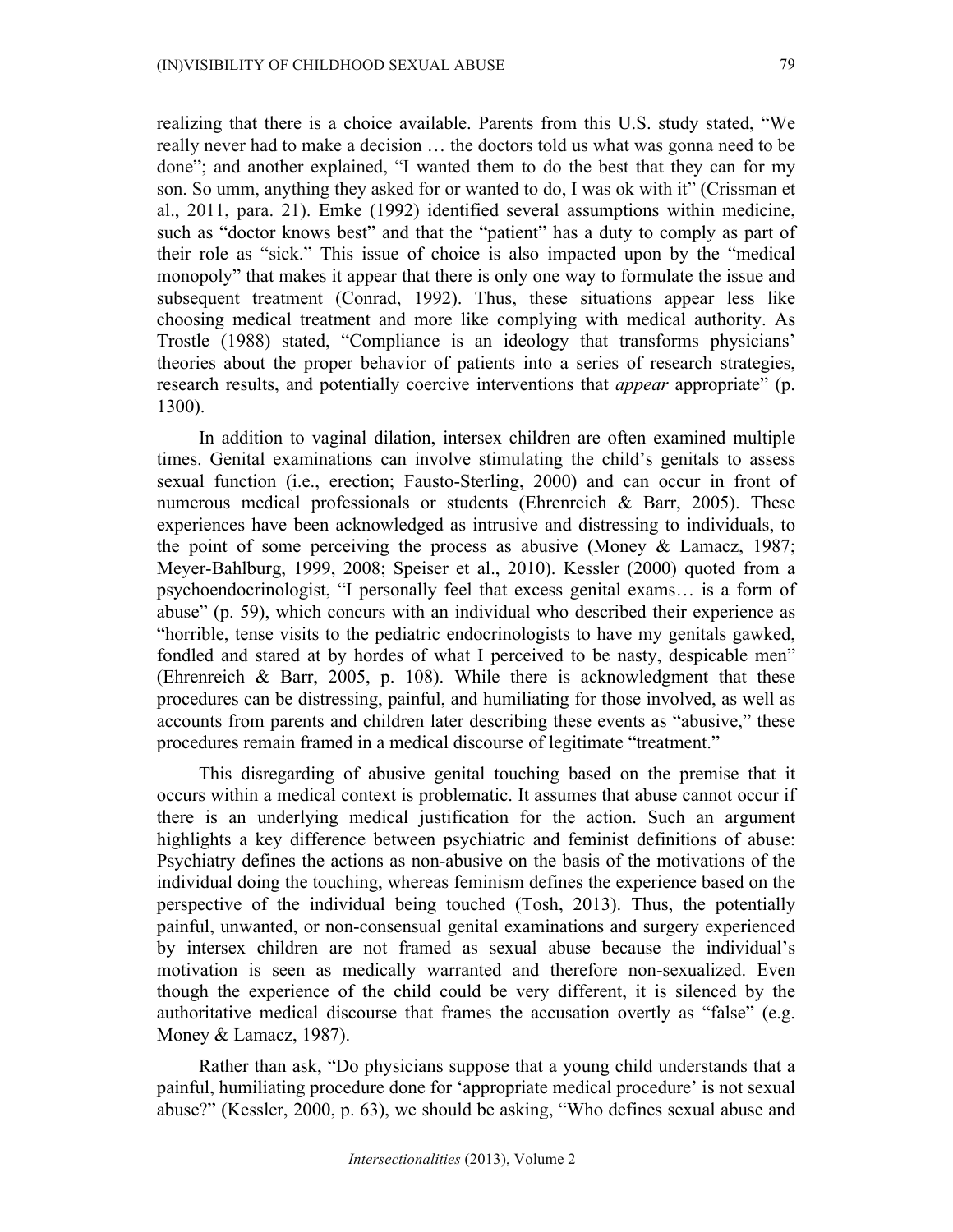for what reason?" In the context of transgender children's experiences of sexual abuse, such acts are deemed abusive and have the potential to redirect children from "normal" gender development. For intersex children, those who define their experiences as abusive are dismissed as misinterpreting medical procedures: procedures that are designed to "correct" a "disorder of sex development." In other words, when sexual abuse contributes to gender nonconformity, it is framed as "abusive"; when it forms part of the gender normalizing process, it is not. To paraphrase Garner (in press), "some [touches] are considered to do harm while others are thought to correct it."

#### **Conclusions**

As Alderson (1993) argued, surgery or bodily contact within a medical setting without consent is abusive. However, as children are positioned as inexperienced and unknowing, their perspective is often dismissed in place of more authoritative views, such as those of adults and medical professionals. This social disadvantage of age intersects with gender and psychiatrization, as transgender and intersex children experience potentially abusive situations that would not be considered appropriate or necessary with a gender-conforming child (e.g., see Williams, 2013).

There are differences in how these individuals are described, particularly in relation to sexual abuse. For transgender individuals, sexual abuse is framed as "perverting" their "normal" gender development; whereas for intersex individuals, such accounts are dismissed as a misunderstanding of medical practice. Both focus on the pathologized individual rather than the sexual abuse. I argue that these narratives could be evidence of individuals being targeted in response to gender nonconformity and that there is therefore a need for social intervention. As many have stated in relation to such approaches, the subject of the intervention shouldn't be the victimized, but rather those who victimize. Moreover, while I highlight the potential to frame the experiences of intersex children as abusive, this does not mean that such procedures are abusive, or that they are always experienced as such. Experiences of abuse cannot be generalized, as they are part of a larger network of identities, oppressions, and privileges that can be experienced at multiple levels (Collins, 1990; Yuval-Davis, 2006). This is further compounded by the complexity regarding consent, abuse, and sexuality. As Burgess-Proctor (2006) stated, we need to consider how these numerous intersecting subjectivities produce a "distinct *social location* for each individual" (p. 36). Therefore, I am arguing that transgender and intersex individuals should have the ability to define their own experiences, and these accounts should be valued and heard rather than interpreted and dismissed.

#### **References**

- Alderson, P. (1993). *Children's consent to surgery.* Buckingham, UK: Open University Press.
- Alexander, T. (1997). The medical management of intersexed children: An analogue for childhood sexual abuse. Retrieved 13 April 2013 from the website of the Intersex Society of North America: http://www.isna.org/articles/analog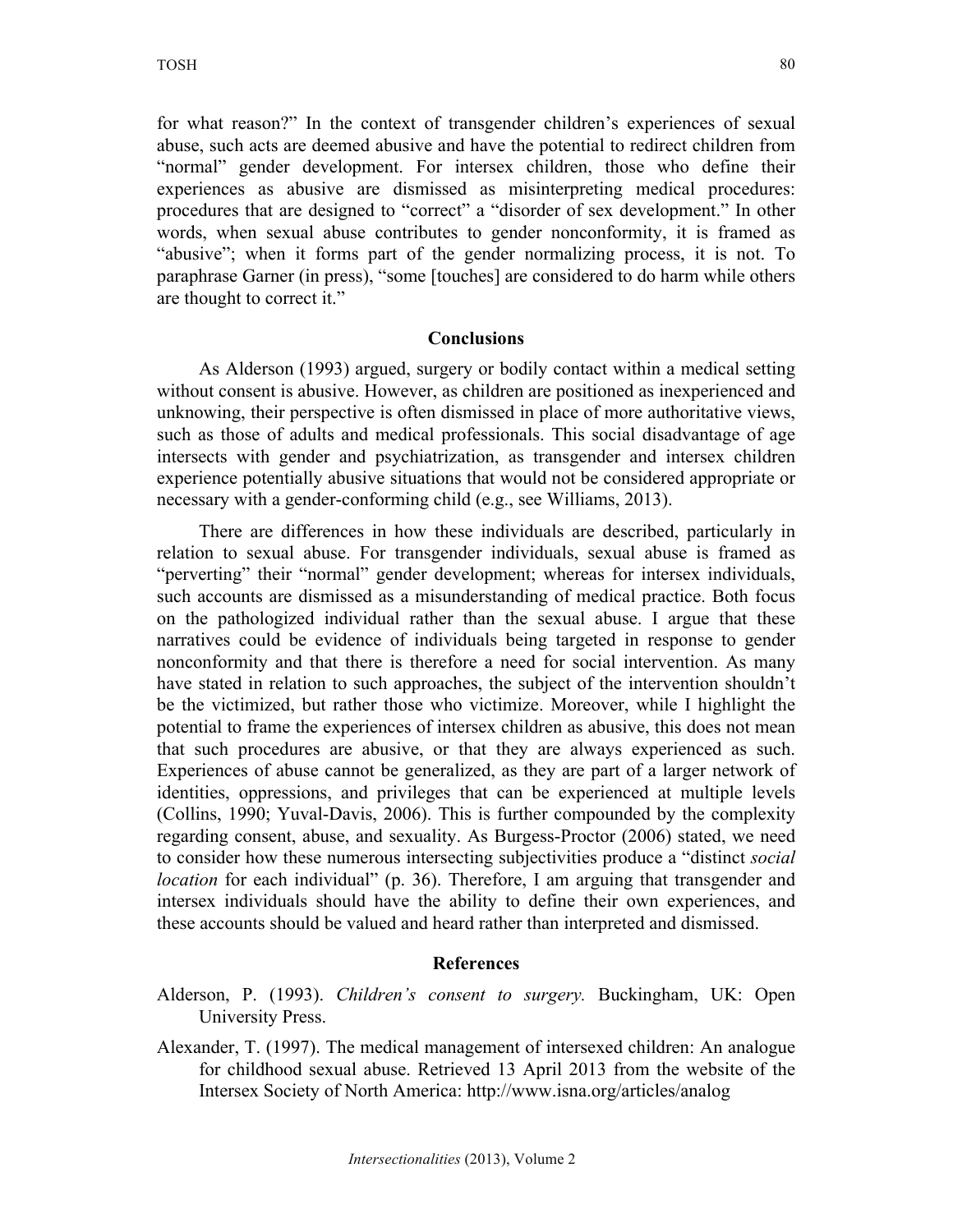- American Psychiatric Association (1980). *Diagnostic and statistical manual of mental disorders* (3rd ed.). Washington, DC: Author.
- American Psychiatric Association (1987). *Diagnostic and statistical manual of mental disorders* (3rd ed., rev.). Washington, DC: Author.
- American Psychiatric Association (1994). *Diagnostic and statistical manual of mental disorders* (4th ed.)*.* Washington, DC: Author.
- American Psychiatric Association (2000). *Diagnostic and statistical manual of mental disorders* (4th ed., text rev.). Washington, DC: Author.
- American Psychiatric Association (2013). *Diagnostic and statistical manual of mental disorders* (5th ed.). Washington, DC: Author.
- Ansara, Y. G., & Hegarty, P. (2012). Cisgenderism in psychology: Pathologizing and misgendering children from 1999 to 2008. *Psychology & Sexuality, 3,* 137– 160*.*
- Bandini, E., Fisher, A., Ricca, V., Ristori, M., Meriggiola, E., Jannini, C., … Maggi, M. (2011). Childhood maltreatment in subjects with male-to-female gender identity disorder. *International Journal of Impotence Research, 23*(6)*,* 276– 285. doi:10.1038/ijir.2011.39
- Beitchman, J., Zucker, K., Hood, J., DaCosta, G., & Akman, D. (1991). A review of the short-term effects of child sexual abuse. *Child Abuse & Neglect, 15,* 537– 556. doi:10.1016/0145-2134(91)90038-F
- Beitchman, J., Zucker, K., Hood, J., DaCosta, G., Akman, D., & Cassavia, E. (1992). A review of the long-term effects of child sexual abuse. *Child Abuse & Neglect, 16*(1)*,* 101–118. doi:10.1016/0145-2134(92)90011-F
- Birns, B. (1999). Attachment theory revisited: Challenging conceptual and methodological sacred cows. *Feminism & Psychology, 9*(1*),* 10–21.
- Boyle, M., Smith, S., & Liao, L. (2005). Adult genital surgery for intersex: A solution to what problem? *Journal of Health Psychology, 10,* 573–584.
- Brain, C., Creighton, S., Mushtag, I., Carmichael, P., Barnicoat, A., Honour, J., … Achermann, J. (2010). Holistic management of DSD. *Best Practice & Research: Clinical Endocrinology & Metabolism, 24*(2)*,* 335–354.
- Bryant, K. (2006). Making gender identity disorder of childhood: Historical lessons for contemporary debates. *Sexuality Research & Social Policy, 3*(3), 23–39. doi:10.1525/srsp.2006.3.3.23
- Buchwald, E., Fletcher, P., & Roth, M. (2005). *Transforming rape culture*. Minneapolis, MN: Milkweed Editions.
- Bullough, V., & Bullough, B. (1993). *Cross dressing, sex, and gender.* Philadelphia, PA: University of Pennsylvania Press.
- Burgess-Proctor, A. (2006). Intersections of race, class, gender, and crime: Future directions for feminist criminology. *Feminist Criminology, 1,* 27-47.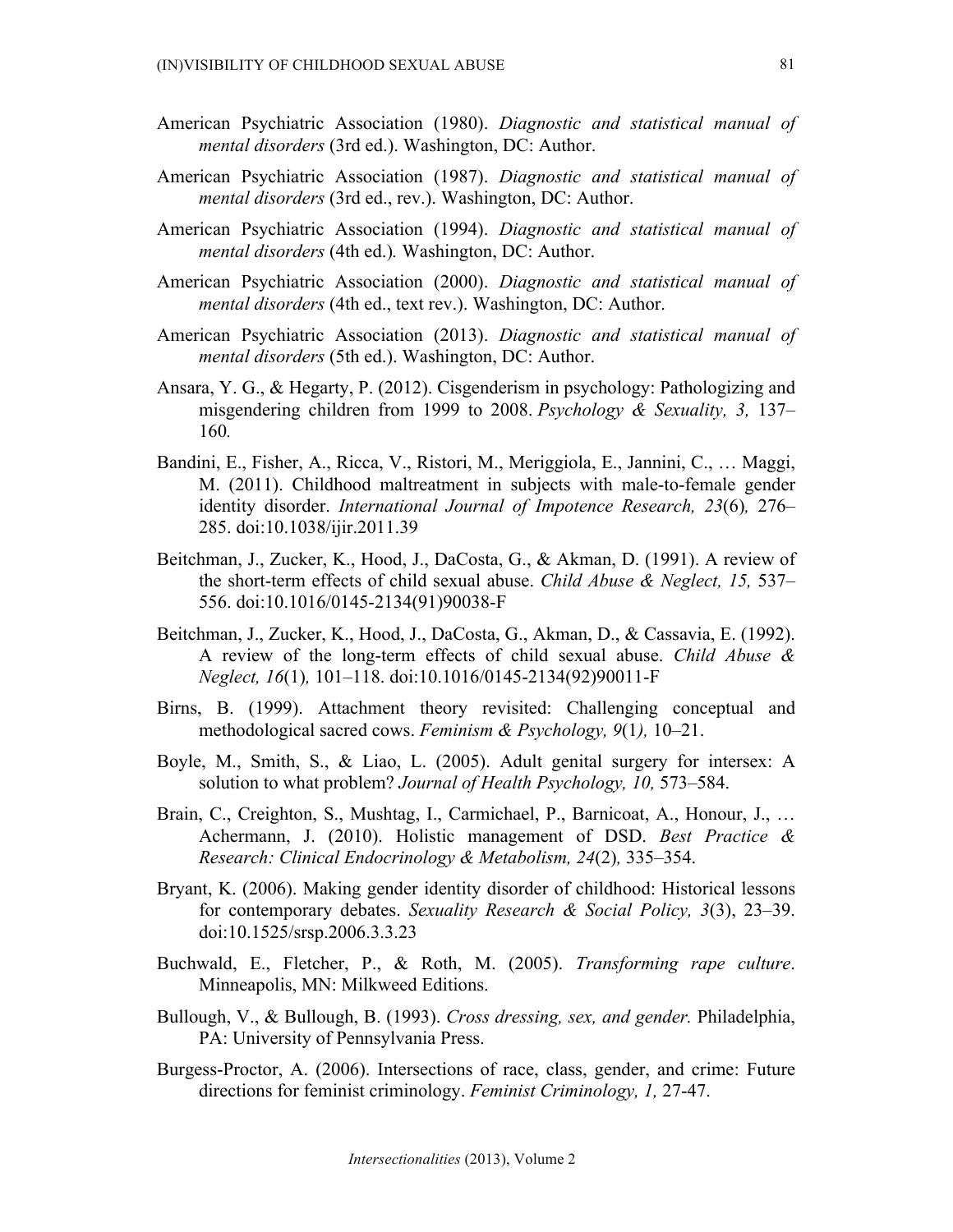- Burman, E. (2008). *Deconstructing developmental psychology* (2nd ed.). London, UK: Routledge.
- Byne, W., Bradley, S., Coleman, E., Eyler, A., Green, R., Menvielle, E., … Tompkins, A. (2012). APA official actions: Report of the APA taskforce on treatment of gender identity disorder. *American Journal of Psychiatry, 169,* 1– 35.
- Chesler, P. (1972). *Women and madness.* New York, NY: Doubleday.
- Cleary, R. (1999). Bowlby's theory of attachment and loss: A feminist reconsideration. *Feminism & Psychology, 9*(1)*,* 32–42.
- Colapinto, J. (2000). *As nature made him: The boy who was raised as a girl*. Toronto, ON: Harper Perennial.
- Cole, E. (2009). Intersectionality and research in psychology. *American Psychologist, 64,* 170–180.
- Collins, P. (1990). *Black feminist thought: Knowledge, consciousness, and the politics of empowerment*. Boston, MA: Unwin Hyman.
- Conrad, P. (1992). Medicalization and social control. *Annual Review of Sociology*, *18,* 209–232.
- Consortium on the Management of Disorders of Sex Development (2008). *Clinical guidelines for the management of disorders of sex development in childhood.* Retrieved 13 April 2013 from http://www.dsdguidelines.org/files/clinical.pdf
- Crenshaw, K. (1991). Mapping the margins: Intersectionality, identity politics, and violence against women of color. *Stanford Law Review, 43,* 1241–1299.
- Crissman, H., Warner, L., Gardner, M., Carr, M., Schast, A., Quittner, A., … Sandberg, D. (2011). Children with disorders of sex development: A qualitative study of early parental experience. *International Journal of Pediatric Endocrinology, 10*. Retrieved from http://www.ijpeonline.com/content/2011/1/10
- David (1994). I am not alone! *Hermaphrodites with Attitudes, 1*(1), 4–5.
- Diamond, M. (2009). Human intersexuality: Difference or disorder? *Archives of Sexual Behavior, 38,* 172.
- Diamond, M., & Sigmundson, K. (1997). Sex reassignment at birth: A long-term review and clinical implications. *Archives of Pediatrics and Adolescent Medicine, 151,* 298–304.
- Di Ceglie, D. (2000). Gender identity disorder in young people. *Advances in Psychiatric Treatment, 6,* 458–466.
- Di Silvio, L. (2005). Correcting corrective rape: Carmichele and developing South Africa's affirmative obligations to prevent violence against women. *Georgetown Law Journal, 99,* 1469–515.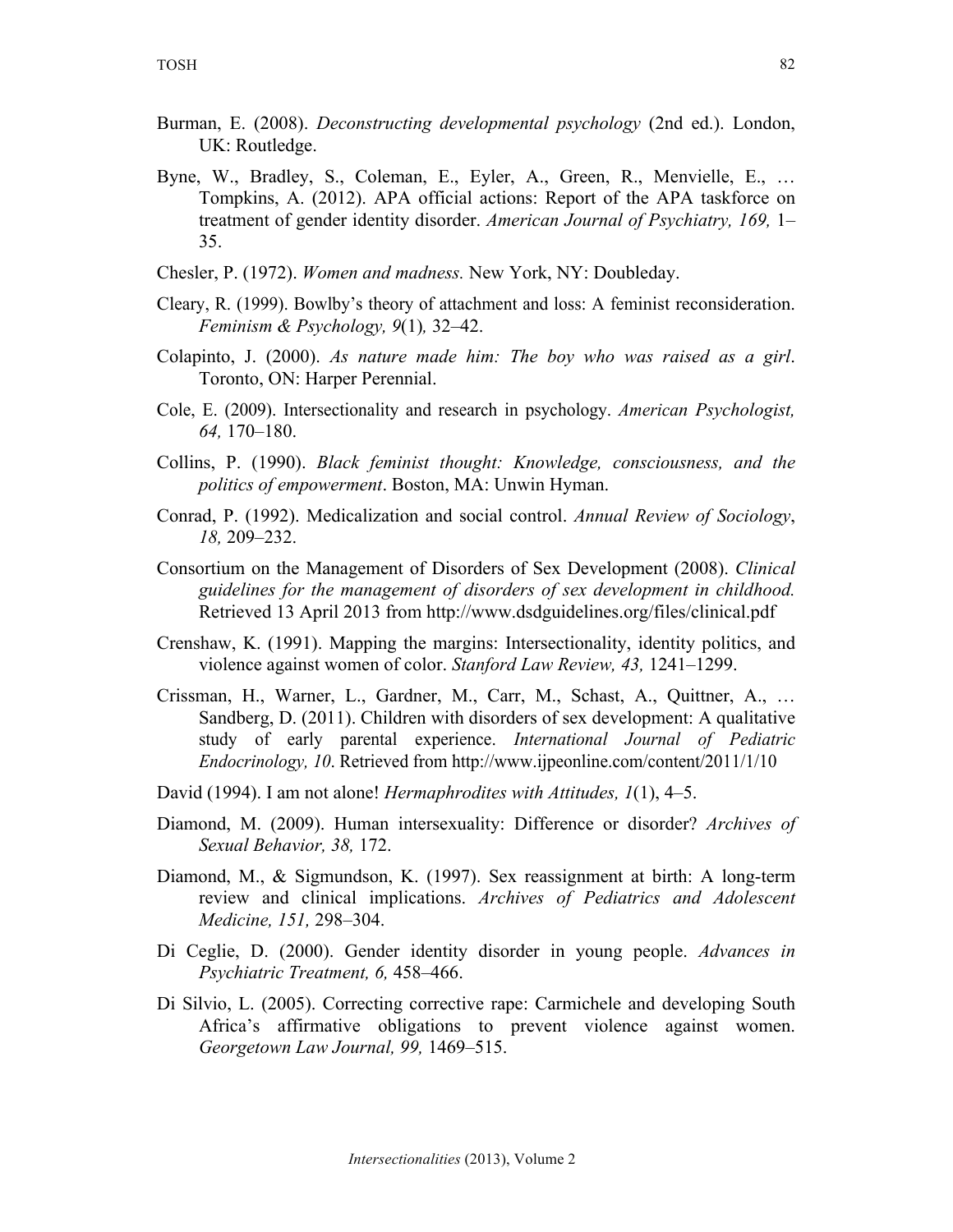- Ehrenreich, N., & Barr, M. (2005). Intersex surgery, female genital cutting, and the selective condemnation of 'cultural practices'. *Harvard Civil Rights-Civil Liberties Law Review, 40,* 71–140
- Ehrensaft, D. (2009). One pill makes you boy, one pill makes you girl. *International Journal of Applied Psychoanalytic Studies, 6*(1), 12–24. doi:10.1002/aps.185
- Elmir, R., Schmied, V., Wilkes, L., & Jackson, D. (2010). Women's perceptions and experiences of a traumatic birth: A meta-ethnography. *Journal of Advanced Nursing, 66*(10), 2142–2153.
- Emke, I. (1992). Medical authority and its discontents: A case of organised noncompliance. *Critical Sociology, 19,* 57–80.
- Fausto-Sterling, A. (2000). *Sexing the body: Gender politics and the construction of sexuality*. New York, NY: Basic Books.
- Foucault, M. (1979). *The history of sexuality: Volume 1, an introduction*. New York, NY: Random House.
- Franzblau, S. (1999). Attachment theory. *Feminism & Psychology, 9*(1), 5–9.
- Garner, T. (in press). Chest surgeries of a 'different' nature? *Annual Review of Critical Psychology.*
- Gavey, N. (2005). *Just sex? The cultural scaffolding of rape*. London, UK: Routledge.
- Gehring, D., & Knudson, G. (2005). Prevalence of childhood trauma in a clinical population of transsexual people. *International Journal of Transgenderism, 8*(1), 23–30. doi:10.1300/J485v08n01\_03
- GID Reform Advocates. (n.d.). Calling for reform of the classification of gender diversity as mental disorder. Retrieved 2 July 2012 from http://www.gidreform.org
- Green, R. (1987). *The "sissy boy syndrome" and the development of homosexuality*. London, UK: Yale University Press.
- Grossman, A., & D'Augelli, A. (2006). Transgender youth: Invisible and vulnerable. In J. Harcourt (Ed.), *Current issues in lesbian, gay, bisexual, and transgender health* (pp. 111–128). Binghamton, NY: Harrington Park Press.
- Hegarty, P. (2009). Toward an LGBT-informed paradigm for children who break gender norms: Comment on Drummond et al. (2008) and Rieger et al. (2008). *Developmental Psychology, 45*(4), 895–900.
- Hird, M. (2002). For a sociology of transsexualism. *Sociology, 36*(3), 577-595.
- Hird, M. (2003). A typical gender identity conference? Some disturbing reports from the therapeutic front lines. *Feminism & Psychology, 13,* 181–199. doi:10.1177/0959353503013002004
- Human Rights Watch (2001). *Hatred in the hallway*. New York, NY: Author.
- Hutson, J. (n.d.). Disorders of sex development: The issues for a urologist. In D. Wilcox, P. Godbole, & C. Cooper (Eds.), *Pediatric Urology Book* (sect. 7B). Retrieved from http://www.pediatricurologybook.com/disorders.html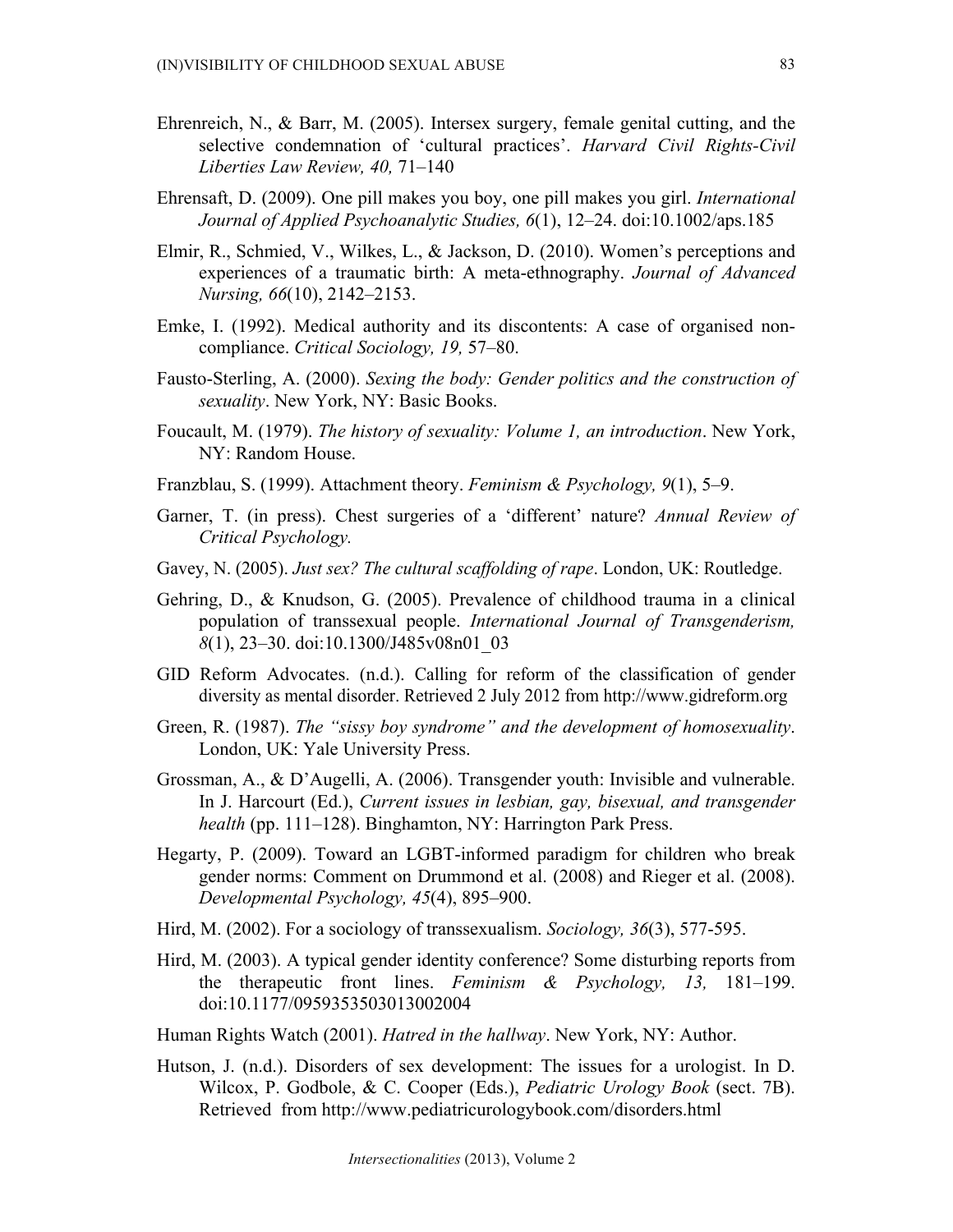- Jeffreys, S. (2005). *Beauty and misogyny: Harmful cultural practices in the West.* Hove, UK: Routledge.
- Kersting, A., Reutemann, M., Gast, U., Ohrmann, P., Suslow, T., Michael, N., & Arolt, V. (2003). Dissociative disorders and traumatic childhood experiences in transsexuals. *Journal of Nervous and Mental Disease, 191,* 182–189. doi:10.1097/00005053-200303000-00007
- Kessler, S. (1990). The medical construction of gender: Case management of intersexed infants. *Signs, 16*(1), 3-26.
- Kessler, S. (2000). *Lessons from the intersexed.* New Brunswick, NJ: Rutgers University Press.
- Kimmel, M., & Mahler, M. (2003). Adolescent masculinity, homophobia, and violence: Random school shootings, 1982–2001. *American Behavioral Scientist, 46,* 1439–1458. doi:10.1177/0002764203046010010
- Kitzinger, S. (2006). Birth as rape: There must be an end to 'just in case' obstetrics. *British Journal of Midwifery, 14*(9), 544–545.
- Köhler, B., Kleinemeier, E., Lux, A., Hiort, O., Grüters, A., Thyen, U., & the DSD Network Working Group (2012). Satisfaction with genital surgery and sexual life of adults with XY disorders of sex development: Results from the German clinical evaluation study. *Journal of Clinical Endocrinology & Metabolism, 97*(2), 577–588.
- Langer, S., & Martin, J. (2004). How dresses can make you mentally ill: Examining gender identity disorder in children. *Child and Adolescent Social Work Journal, 21*(1), 5–23. doi:10.1023/B:CASW.0000012346.80025.f7
- Lawrence, A. (2008). Gender identity disorders in adults: Diagnosis and treatment. In D. Rowland & L. Incrocci (Eds.), *Handbook of sexual and gender identity disorders* (pp. 423–456). Hoboken, NJ: John Wiley & Sons.
- Lee, P., Houk, C., Ahmed, F., & Hughes, I. (2006). Consensus statement on management of intersex disorders. *Pediatrics, 118,* 488–500.
- LeFrançois, B. A. (2013). Queering child and adolescent mental health services: The subversion of heteronormativity in practice. *Children & Society, 27,* 1–12.
- Lev, A. (2005). Disordering gender identity: Gender identity disorder in the *DSM-IV-TR*. *Journal of Psychology and Human Sexuality, 17,* 35–69. doi:10.1300/J056v17n03\_03
- Mayes, R., & Horwitz, A. (2005). *DSM-III* and the revolution in the classification of mental illness. *Journal of the History of the Behavioral Sciences, 41*(3), 249- 267.
- Meyer-Bahlburg, H. (1999). What causes low rates of child-bearing in congenital adrenal hyperplasia? *Journal of Clinical Endocrinology and Metabolism, 84,* 1844–1847. doi:10.1210/jc.2009-2631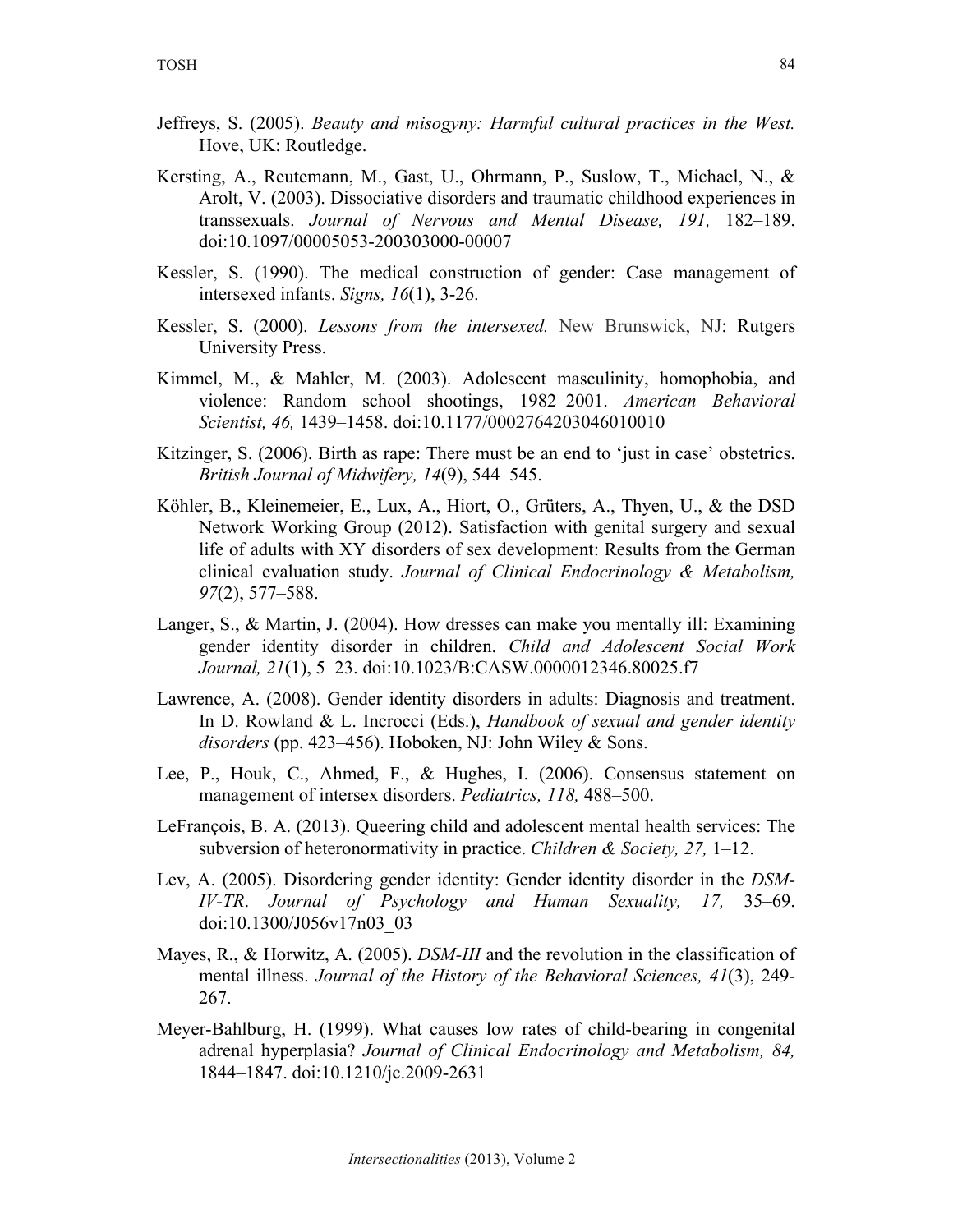- Meyer-Bahlburg, H. (2008). Treatment guidelines for children with disorders of sex development. *Neuropsychiatrie de l'enfance et de l'adolescence, 56,* 345–349.
- Money, J., & Lamacz, M. (1987). Genital examination and exposure experienced as nosocomical sexual abuse in childhood. *Journal of Nervous and Mental Disease, 175,* 713–721.
- Money, J. (1992). False accusations of nosocomial sexual abuse: The hand bitten by the dog it feeds may be your own. *Journal of Offender Rehabilitation, 18,* 225– 233. doi:10.1300/J076v18n03\_18
- Money, J., & Ehrhardt, A. (1972). *Man & woman, boy & girl: The differentiation and dimorphism of gender identity from conception to maturity*. Baltimore, MD: John Hopkins University Press.
- Money, J., Hampson, J., & Hampson, J. (1957). Imprinting and the establishment of gender role. *Archives of Neurology & Psychiatry, 77*(3), 333–336.
- Morgan [pseud.], Wilson, G., & O'Brien, M. (2012). *Submission on the draft Diagnostic and Statistical Manual of Mental Disorders 5th edition and the World Professional Association for Transgender Health 7th Standards of Care*. Retrieved 25 September 2013 from the website of the Organisation Intersex International Australia: oii.org.au/wp-content/uploads/downloads/2012/06/OII-Aus+NZ-DSM+SOC-Submission.pdf
- Parker, I. (2003). *Critical discursive psychology*. New York, NY: Palgrave Macmillan.
- Reis, E. (2009). *Bodies in doubt: An American history of intersex.* Baltimore, MD: John Hopkins University Press.
- Reis, E. (2011). Intersex, fetal dex, and the disordered medical world. Paper presented at the *Medicalization of Sex Conference*, Vancouver, BC, Canada.
- Showalter, E. (1987). *The female malady: Women, madness and English culture, 1830–1980*. London, UK: Virago.
- Spade, D. (2008). Documenting gender. *Hastings Law Journal, 59,* 731–842. Retrieved from http://escholarship.org/uc/item/995307dm
- Speiser, P., Aziz, R., Baskin, L., Ghizzoni, L., Hensle, T., Merke, D., … White, P. (2010). Congenital adrenal hyperplasia due to sterois 21-hydroxylase deficiency: An Endrocrine Society clinical practice guideline. *Journal of Clinical Endocrinology and Metabolism, 95*(9), 4133–1460. doi:10.1210/jc.2009-2631
- Tosh, J. (2011). 'Zuck off!' A commentary on the protest against Ken Zucker and his 'treatment' of childhood gender identity disorder. *Psychology of Women Section Review, 13*(1), 10–16.
- Tosh, J. (2013). *'Rape is…': A feminist analysis of the production and transformation of rape discourses* (Unpublished doctoral dissertation). Manchester Metropolitan University, Manchester, UK.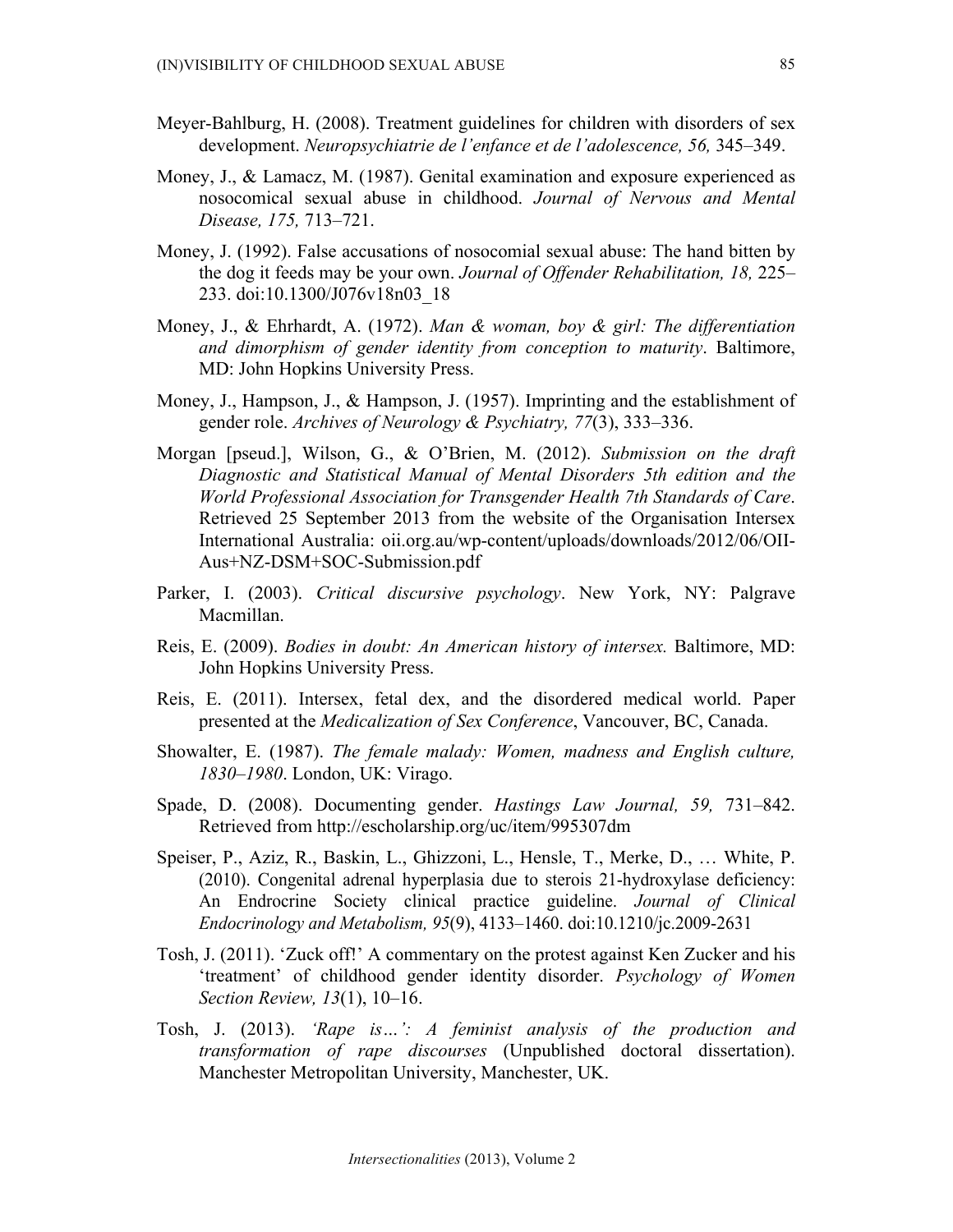- Tosh, J. (in press). Working together for an inclusive and gender creative future: A critical lens on 'gender dysphoria'. In E. Meyer & A. Pullen Sansfaçon (Eds.), *Supporting transgender and gender creative youth: Schools, families, and communities in action.* New York, NY: Peter Lang Publishing.
- Triea, K. (1994). The awakening. *Hermaphrodites with Attitudes, 1*(1), 1–6.
- Trostle, J. (1988). Medical compliance as an ideology. *Social Science & Medicine*, *27*(12), 1299–1308.
- Ussher, J. (1991). *Women's madness: Misogyny or mental illness?* London, UK: Harvester Wheatsheaf.
- Weedon, C. (1996). *Feminist practice and poststructuralist theory* (2nd ed.). Cambridge, MA: Blackwell Publishing.
- Williams, C. (2013). Gawking at transkid's genitalia is 'freedom of speech' says Philly PD. *The Transadvocate.* Retrieved 5 July 2013 from http://www.transadvocate.com
- Wilson, K. (2000). Gender as illness: Issues of psychiatric classification. In E. Paul (Ed.), *Taking sides: Clashing views on controversial issues in sex and gender*  (pp. 31–38). Guilford, CT: Dushkin McGraw-Hill*.*
- Wren, B. (2002). 'I can accept my child is transsexual but if I ever see him in a dress I'll hit him': Dilemmas in parenting a transgendered adolescent. *Clinical Child Psychology and Psychiatry, 7*(3), 377–397. doi:10.1177/1359104502007003006
- Wyss, S. (2004). 'This was my hell': The violence experienced by gender nonconforming youth in US high schools. *International Journal of Qualitative Studies in Education, 17*(5), 709–730. doi:10.1080/0951839042000253676
- Yuval-Davis, N. (2006). Intersectionality and feminist politics. *European Journal of Women's Studies, 13,* 193–209.
- Zucker, K. (2006). Gender identity disorder in children and adolescents. Retrieved 11 November 2010 from the website of the Armenian Medical Network: http://www.health.am/sex/more/gid\_in\_children\_and\_adolescents
- Zucker, K. (2008). Children with gender identity disorder: Is there a best practice? *Neuropsychiatrie de l'enfance et de l'adolescence, 56,* 358–364. doi:10.1016/j.neurenf.2008.06.003
- Zucker, K., & Bradley, S. (2004). Gender identity and psychosexual disorders. In J. Wiener & M. Dulcan (Eds.), *The American Psychiatric Publishing textbook of child and adolescent psychiatry* (pp. 813–835). Washington DC: American Psychiatric Publishing.
- Zucker, Z., & Kuksis, M. (1990). Gender dysphoria and sexual abuse: A case report. *Child Abuse & Neglect, 14,* 281–283. doi:10.1016/0145-2134(90)90040-Z
- Zucker, K., Wood, H., Singh, D., & Bradley, S. (2012). A developmental, biopsychosocial model for the treatment of children with gender identity disorder. *Journal of Homosexuality*, *59,* 369–397.